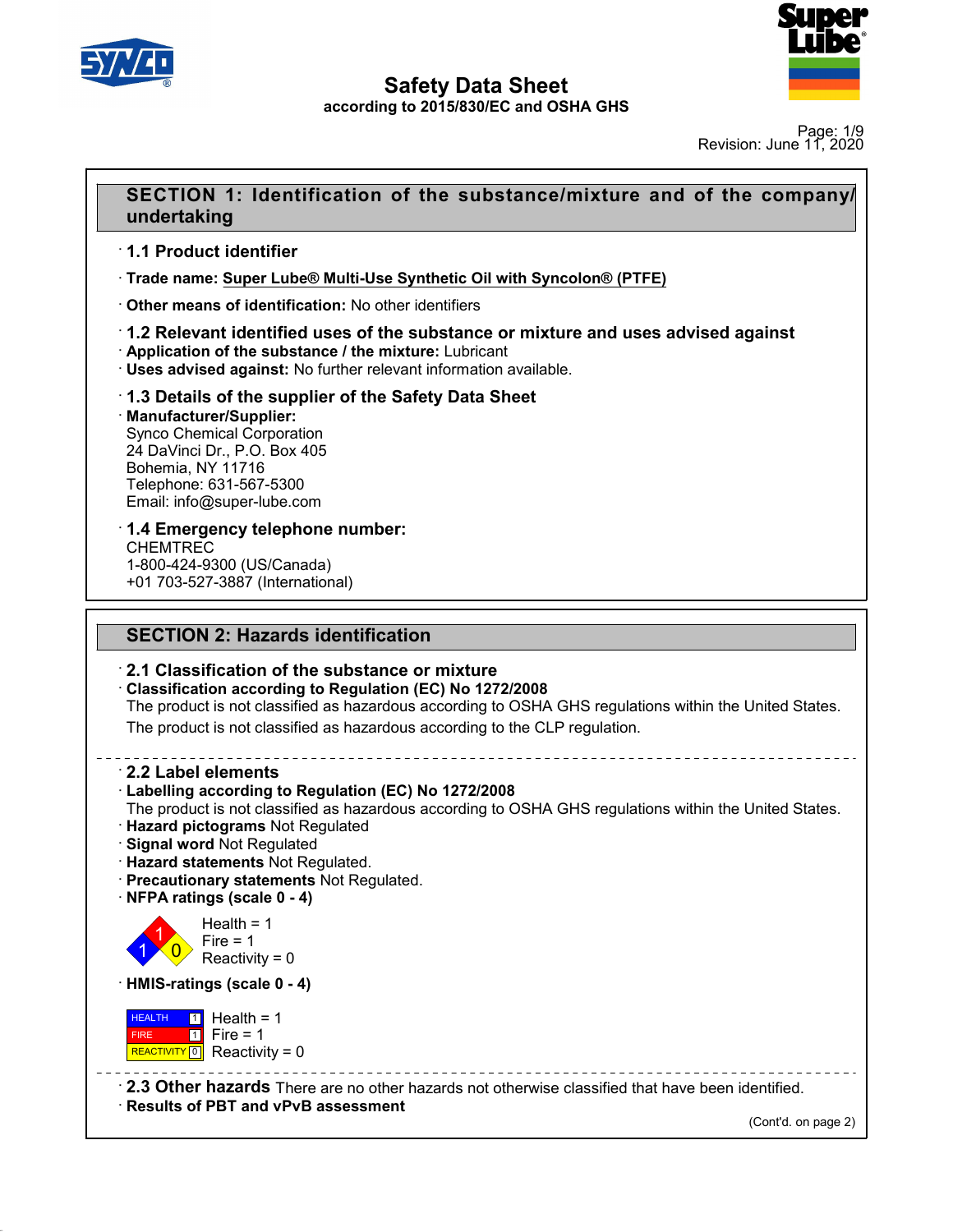Revision: June 11, 2020

### **Trade name: Super Lube® Multi-Use Synthetic Oil with Syncolon® (PTFE) ade name: Super Lube® Mul**<br>• **PBT:** Not applicable.<br>• **vPvB:** Not applicable.

(Cont'd. from page 1)

### PBT: Not applicable.<br>vPvB: Not applicable.<br>SECTION 3: Composition/information on ingredients<br>3.2 Mixtures **PVB: Not applicable.<br>
SECTION 3: Compo**<br>
3.2 Mixtures<br>
Components: None in re **SECTION 3: Composition/information on**<br>3.2 Mixtures<br>Components: None in reportable quantities.

### **SECTION 4: First aid measures**

### **S.2 Mixtures**<br> **Components:** None in reportable quantities.<br> **SECTION 4: First aid measures**<br> **4.1 Description of first aid measures EXECTION 4: First aid measures**<br>**4.1 Description of first aid measures**<br>**4.1 Description of first aid measures**<br>**After inhalation:**<br>Supply fresh air; consult doctor in case of complaints. Provide oxygen treatment if affected person has difficulty breathing. In case of irregular breathing or respiratory arrest provide artificial respiration.<br>  $\cdot$  After skin contact: **4.1 Description of first aid measures**<br> **After inhalation:**<br>
Supply fresh air; consult doctor in case of complaints.<br>
Provide oxygen treatment if affected person has difficulty breathing.<br>
In case of irregular breathing o After inhalation:<br>Supply fresh air; consult doctor in case of<br>Provide oxygen treatment if affected per<br>In case of irregular breathing or respirate<br>After skin contact:<br>Wash with soap and water.<br>If skin irritation is experie Supply fresh air; consult doctor in case of complaints.<br>Provide oxygen treatment if affected person has difficulty bre<br>In case of irregular breathing or respiratory arrest provide are<br>**After skin contact:**<br>Wash with soap a In case of irregular breathing or respir<br>**After skin contact:**<br>Wash with soap and water.<br>If skin irritation is experienced, consul<br>**After eye contact:**<br>Protect unharmed eye.<br>Remove contact lenses if worn.<br>Rinse opened eye After skin contact:<br>Wash with soap and water.<br>If skin irritation is experienced, consult a doct<br>After eye contact:<br>Protect unharmed eye.<br>Remove contact lenses if worn.<br>Rinse opened eye for several minutes under<br>After swall Wash with soap and water.<br>
If skin irritation is experienced, consult a doctor.<br> **After eye contact:**<br>
Protect unharmed eye.<br>
Remove contact lenses if worn.<br>
Rinse opened eye for several minutes under running water. If sym After eye contact:<br>Protect unharmed eye.<br>Remove contact lenses if worn.<br>Rinse opened eye for several minutes under running water.<br>After swallowing:<br>Rinse out mouth and then drink plenty of water.<br>Do not induce vomiting; ca Protect unharmed eye.<br>Remove contact lenses if worn.<br>Rinse opened eye for several minutes under running water. If sy<br>**After swallowing:**<br>Rinse out mouth and then drink plenty of water.<br>Do not induce vomiting; call for medi Remove contact lenses if worn.<br>
Rinse opened eye for several minutes under running water. If symptoms persist, consult a<br> **After swallowing:**<br>
Rinse out mouth and then drink plenty of water.<br>
Do not induce vomiting; call f After swallowing:<br>
Rinse out mouth and then drink plenty of water.<br>
Do not induce vomiting; call for medical help immediately.<br>
A person vomiting while lying on their back should be turned onto their side.<br> **4.2 Most impor** Headache Gastric or intestinal disorders when ingested. Coughing Dizziness<br>May cause gastro-intestinal irritation if ingested. Gastric or intestinal disorders when ingested.<br>Headache<br>Breathing difficulty<br>Coughing<br>Dizziness<br>May cause gastro-intestinal irritation if ingested.<br>Nausea in case of ingestion.<br>4.2 Indication of any immodiate modical atten Headache<br>Breathing difficulty<br>Coughing<br>Dizziness<br>May cause gastro-intestinal irritation if ingested.<br>Nausea in case of ingestion.<br>**4.3 Indication of any immediate medical attention and special treatment needed**<br>Medical sup Coughing<br>Dizziness<br>May cause gastro-intestinal irritation if ingested.<br>Nausea in case of ingestion.<br>**4.3 Indication of any immediate medical atten**<br>Medical supervision for at least 48 hours.<br>If necessary oxygen respiration Dizziness<br>May cause gastro-intestinal irritation if ingested.<br>Nausea in case of ingestion.<br>**4.3 Indication of any immediate medical att**<br>Medical supervision for at least 48 hours.<br>If necessary oxygen respiration treatment. May cause gastro-intestinal irritation if ingested.<br>Nausea in case of ingestion.<br>**4.3 Indication of any immediate medical attention and sp**<br>Medical supervision for at least 48 hours.<br>If necessary oxygen respiration treatme 4.3 Indication of any Immediate medical attentive<br>Medical supervision for at least 48 hours.<br>If necessary oxygen respiration treatment.<br>Later observation for pneumonia and pulmonary oedem<br>**SECTION 5: Firefighting measures** Later observation for pneumonia and pulm<br>
SECTION 5: Firefighting measure<br>
5.1 Extinguishing media<br>
Suitable extinguishing agents:<br>
Water haze or fog

48.0

**SECTION 5: Firefighting measures:**<br> **5.1 Extinguishing media<br>
· Suitable extinguishing agents:<br>
Water haze or fog<br>
Foam SECTION 5: Firefighting m**<br>**5.1 Extinguishing media**<br>**Suitable extinguishing agents:**<br>Water haze or fog<br>Foam<br>Fire-extinguishing powder Foam **5.1 Extinguishing media<br>Suitable extinguishing agents:**<br>Water haze or fog<br>Foam<br>Fire-extinguishing powder

(Cont'd. on page 3)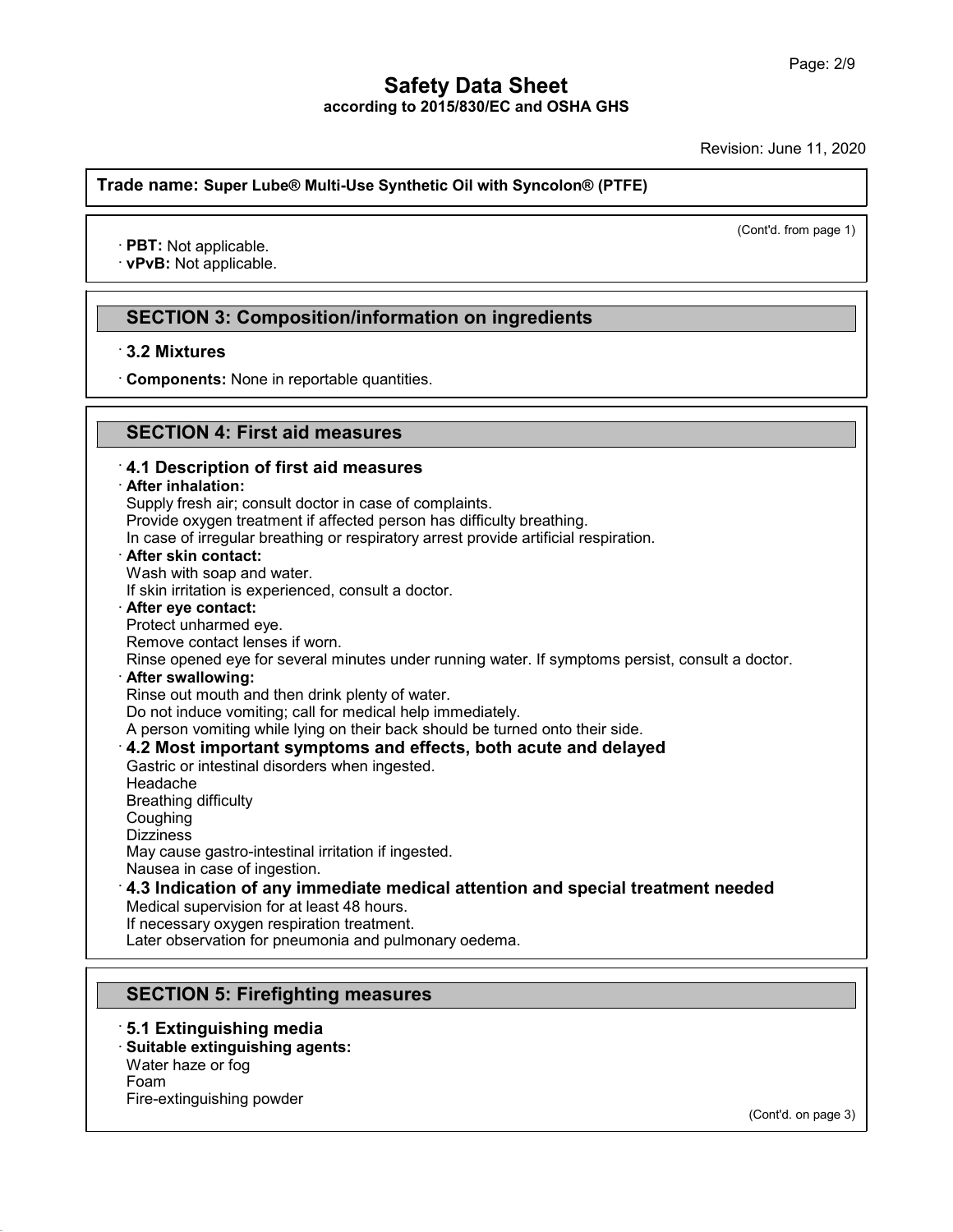Revision: June 11, 2020

**Trade name: Super Lube® Multi-Use Synthetic Oil with Syncolon® (PTFE)** (Cont'd. from page 2) de name: Super Lube® M<br>
Carbon dioxide<br>
For safety reasons unsui<br>
F. 2 Special bezerde exi **Example 15 Super Lube® Multi-Use Synthetic Oil with Syncolon® (PTFE)**<br>
<br> **For safety reasons unsuitable extinguishing agents:** Water with full jet<br>
• **5.2 Special hazards arising from the substance or mixture**<br>
• **5.3 Adv** Carbon dioxide<br>
For safety reasons unsuitable extinguishing agents: Water with full jet<br> **·5.2 Special hazards arising from the substance or mixture**<br>
Formation of toxic gases is possible during heating or in case of fire. **For safety reasons unsuitable 15.2 Special hazards arisin<br>15.2 Special hazards arisin<br>19.3 Advice for firefighters<br>19.3 Advice for firefighters<br>19.7 Protective equipment:<br>19.8 Protective equipment:<br>19.8 Protective equipme** For safety reasons unsulable extinguishing agents. Wate<br>5.2 Special hazards arising from the substance or m<br>Formation of toxic gases is possible during heating or in case<br>5.3 Advice for firefighters<br>Protective equipment:<br>W **B.2 Special nazards arising from the substance or mixture**<br>Formation of toxic gases is possible during heating or in case of fire.<br>**B.3 Advice for firefighters**<br>**Protective equipment:**<br>Wear self-contained respiratory prot Protective equipment:<br>
Wear self-contained respiratory protective device.<br>
Wear fully protective suit.<br> **Additional information:** Cool endangered receptacles with water fog or haze.<br> **SECTION 6: Accidental release measures Example 12 Personal precautions, protective equipment and emergency procedures**<br> **ECTION 6: Accidental release measures**<br> **E.1 Personal precautions, protective equipment and emergency procedures**<br>
Ensure adequate ventilat **SECTION 6: Accidental release measures**<br>6.1 Personal precautions, protective equipment and<br>Ensure adequate ventilation<br>Wear protective equipment. Keep unprotected persons away.<br>Particular danger of slipping on leaked/spil **SECTION 6: Accidental release measures**<br>**6.1 Personal precautions, protective equipment and emergency**<br>Ensure adequate ventilation<br>Wear protective equipment. Keep unprotected persons away.<br>Particular danger of slipping on **SECTION 6: Accidental release measures<br>6.1 Personal precautions, protective equipment and en<br>Ensure adequate ventilation<br>Wear protective equipment. Keep unprotected persons away.<br>Particular danger of slipping on leaked/sp** For **6.1 Personal precautions, protective equipment and emergency procedures**<br>Ensure adequate ventilation<br>Wear protective equipment. Keep unprotected persons away.<br>Particular danger of slipping on leaked/spilled product.<br>F Ensure adequate ventilation<br>Wear protective equipment. Keep unprotected persons away.<br>Particular danger of slipping on leaked/spilled product.<br>For large spills, use respiratory protective device against the effects<br>6.2 Env Wear protective equipment. Keep unprotected persons away.<br>
Particular danger of slipping on leaked/spilled product.<br>
For large spills, use respiratory protective device against the effects of fumes/dust/aeros<br> **6.2 Environ 6.2 Environmental precautions**<br>
Do not allow to enter sewers/ surface or ground water.<br>
Prevent from spreading (e.g. by damming-in or oil barriers).<br> **6.3 Methods and material for containment and cleaning up**<br>
Absorb with **6.3 Methods and material for containment and cleaning up**<br>Absorb with liquid-binding material (sand, diatomite, acid binders, univ<br>Remove from the water surface (e.g. skim or suck off).<br>Send for recovery or disposal in su Do not allow to enter sewers/ surface or ground water.<br>
Prevent from spreading (e.g. by damming-in or oil barriers).<br> **6.3 Methods and material for containment and clea**<br>
Absorb with liquid-binding material (sand, diatomit Absorb with liquid-binding material (sand, diatomite, acid binders, univer<br>Remove from the water surface (e.g. skim or suck off).<br>Send for recovery or disposal in suitable receptacles.<br>6.4 Reference to other sections<br>See S Remove from the water surface (e.g. skim or si<br>Send for recovery or disposal in suitable recept<br>6.4 Reference to other sections<br>See Section 7 for information on safe handling.<br>See Section 8 for information on personal prot **S.4 Reference to other sections**<br>
See Section 7 for information on safe handling.<br>
See Section 8 for information on personal protection equi<br>
See Section 13 for disposal information.<br> **SECTION 7: Handling and storage**<br>
7. See Section 13 for disposal information.<br> **SECTION 7: Handling and storage**<br> **7.1 Precautions for safe handling**<br>
Use only in well ventilated areas.<br>
Avoid splashes or spray in enclosed areas.<br>
Open and handle receptacle w **SECTION 7: Handling and storage**<br>**7.1 Precautions for safe handling**<br>Use only in well ventilated areas.<br>Avoid splashes or spray in enclosed areas.<br>Open and handle receptacle with care.<br>Keep out of reach of children **SECTION 7: Handling and storage**<br>**7.1 Precautions for safe handling**<br>Use only in well ventilated areas.<br>Avoid splashes or spray in enclosed areas.<br>Open and handle receptacle with care.<br>Keep out of reach of children. **7.1 Precautions for safe handling**<br>Use only in well ventilated areas.<br>Avoid splashes or spray in enclosed areas.<br>Open and handle receptacle with care.<br>Keep out of reach of children.<br>**7.2 Conditions for safe storage, inclu** Avoid splashes or spray in enclosed areas.<br>
Open and handle receptacle with care.<br>
Keep out of reach of children.<br> **7.2 Conditions for safe storage, including any incompatedies:**<br> **Requirements to be met by storerooms and** Open and handle receptacle with care.<br>
Keep out of reach of children.<br> **7.2 Conditions for safe storage, including any incompatibilities**<br> **Requirements to be met by storerooms and receptacles:**<br>
Avoid storage near extreme Reep out of reach of children.<br> **7.2 Conditions for safe storage, including any incompatibilities**<br> **Requirements to be met by storerooms and receptacles:**<br>
Avoid storage near extreme heat, ignition sources or open flame.<br>

48.0

Avoid storage hear extreme heat, ignition sources or open hame.<br>Store in cool, dry conditions in well sealed receptacles.<br>**Information about storage in one common storage facility:** Store away from<br>**7.3 Specific end use(s)** 

(Cont'd. on page 4)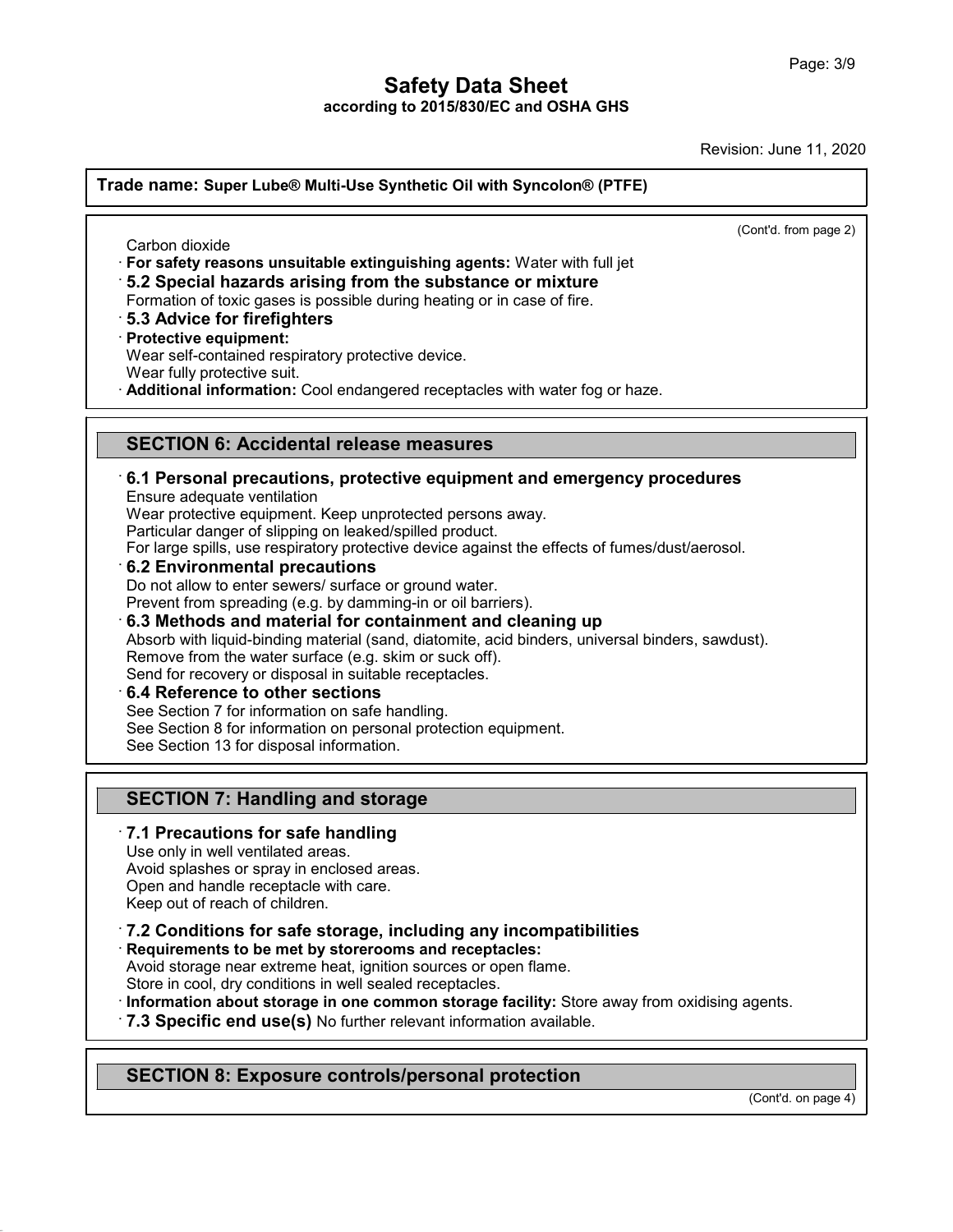Revision: June 11, 2020

| Trade name: Super Lube® Multi-Use Synthetic Oil with Syncolon® (PTFE)                                                                                                                                                                                                                                                                                                                                                                                              |                                                                                                        |  |  |
|--------------------------------------------------------------------------------------------------------------------------------------------------------------------------------------------------------------------------------------------------------------------------------------------------------------------------------------------------------------------------------------------------------------------------------------------------------------------|--------------------------------------------------------------------------------------------------------|--|--|
|                                                                                                                                                                                                                                                                                                                                                                                                                                                                    | (Cont'd. from page 3)                                                                                  |  |  |
| $\cdot$ 8.1 Control parameters<br>Ingredients with limit values that require monitoring at the workplace:<br>monitored at the workplace.<br><b>DNELs:</b> No further relevant information available.<br>· PNECs: No further relevant information available.                                                                                                                                                                                                        | The product does not contain any relevant quantities of materials with critical values that have to be |  |  |
| $\cdot$ 8.2 Exposure controls<br><b>General protective and hygienic measures:</b><br>Wash hands before breaks and at the end of work.<br>Do not inhale gases / fumes / aerosols.<br>Avoid contact with the eyes.<br>Avoid close or long term contact with the skin.<br><b>Respiratory protection:</b><br>Not required under normal conditions of use.<br>Use suitable respiratory protective device when aerosol or mist is formed.<br><b>Protection of hands:</b> | The usual precautionary measures are to be adhered to when handling chemicals.                         |  |  |
| Protective gloves                                                                                                                                                                                                                                                                                                                                                                                                                                                  |                                                                                                        |  |  |
| Gloves are advised for repeated or prolonged contact.<br>Wear protective gloves to handle contents of damaged or leaking units.<br>Eye protection:                                                                                                                                                                                                                                                                                                                 |                                                                                                        |  |  |
| Safety glasses                                                                                                                                                                                                                                                                                                                                                                                                                                                     |                                                                                                        |  |  |
| <b>Body protection:</b><br>Not required under normal conditions of use.<br>Protection may be required for spills.<br>Risk management measures: No special requirements.                                                                                                                                                                                                                                                                                            | · Limitation and supervision of exposure into the environment: Avoid release to the environment.       |  |  |
| <b>SECTION 9: Physical and chemical properties</b>                                                                                                                                                                                                                                                                                                                                                                                                                 |                                                                                                        |  |  |
| 9.1 Information on basic physical and chemical properties<br>· Appearance                                                                                                                                                                                                                                                                                                                                                                                          |                                                                                                        |  |  |
| Form:<br><b>Colour:</b>                                                                                                                                                                                                                                                                                                                                                                                                                                            | Liquid<br>Colourless                                                                                   |  |  |
| Odour:                                                                                                                                                                                                                                                                                                                                                                                                                                                             | Mild                                                                                                   |  |  |
| <b>Odour threshold:</b>                                                                                                                                                                                                                                                                                                                                                                                                                                            | Not determined.                                                                                        |  |  |
| pH-value:<br>· Melting point/freezing point:                                                                                                                                                                                                                                                                                                                                                                                                                       | Not determined.<br>Not determined.                                                                     |  |  |
| Initial boiling point and boiling range: Not determined.                                                                                                                                                                                                                                                                                                                                                                                                           |                                                                                                        |  |  |
|                                                                                                                                                                                                                                                                                                                                                                                                                                                                    | (Cont'd. on page 5)                                                                                    |  |  |

48.0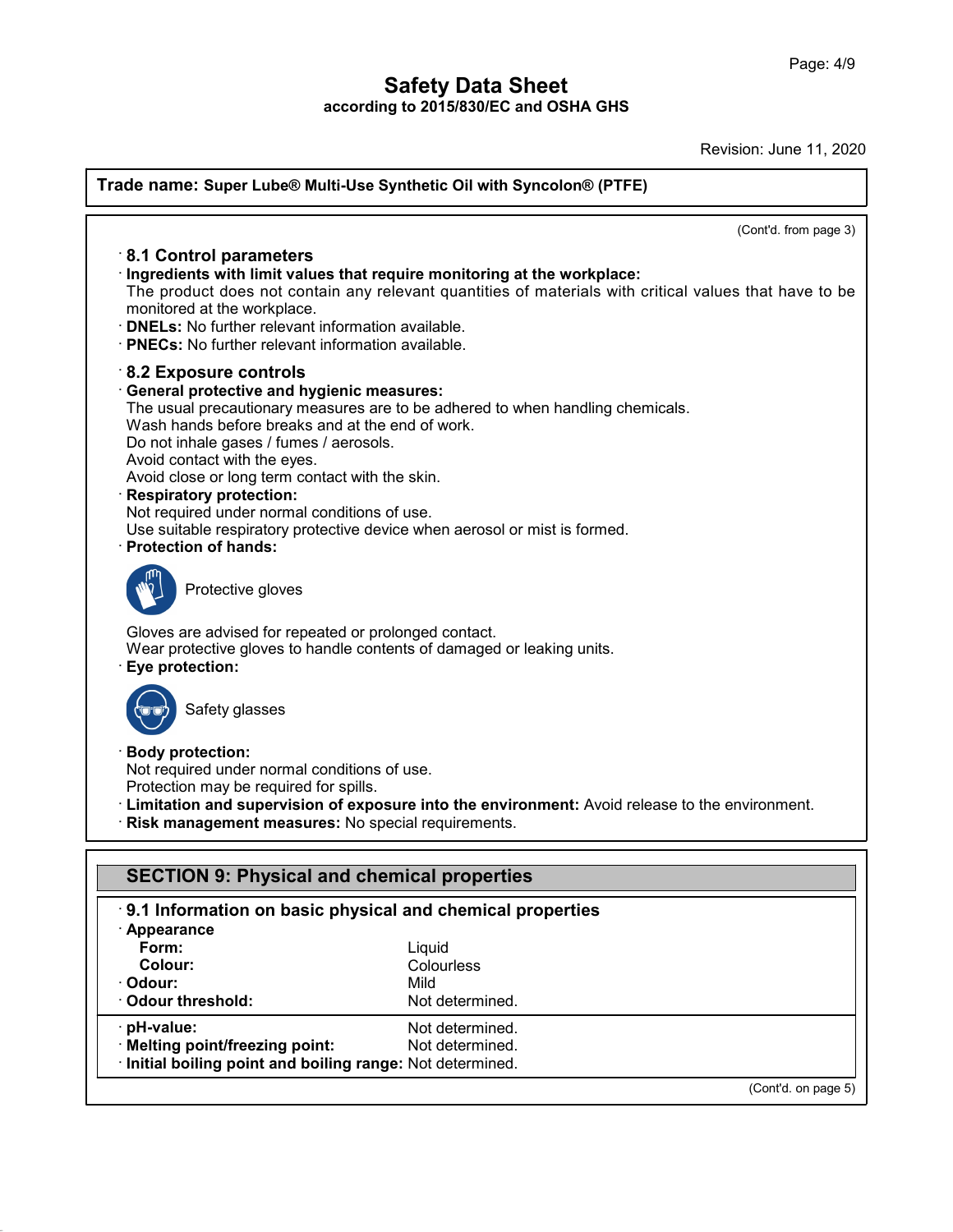Revision: June 11, 2020

### **Trade name: Super Lube® Multi-Use Synthetic Oil with Syncolon® (PTFE)**

|                                                           | (Cont'd. from page 4)                         |  |  |
|-----------------------------------------------------------|-----------------------------------------------|--|--|
| · Flash point:                                            | 251 °C (483,8 °F) (open cup)                  |  |  |
| · Flammability (solid, gas):                              | Not applicable.                               |  |  |
|                                                           |                                               |  |  |
| · Auto/Self-ignition temperature:                         | Not determined.                               |  |  |
| · Decomposition temperature:                              | Not determined.                               |  |  |
| <b>Explosive properties:</b>                              | Product does not present an explosion hazard. |  |  |
| <b>Explosion limits</b>                                   |                                               |  |  |
| Lower:                                                    | Not determined.                               |  |  |
| Upper:                                                    | Not determined.                               |  |  |
| Oxidising properties                                      | Not determined.                               |  |  |
| · Vapour pressure:                                        | Not determined.                               |  |  |
| · Density:                                                |                                               |  |  |
| <b>Relative density:</b>                                  | 0.84                                          |  |  |
| Vapour density:                                           | Not determined.                               |  |  |
| <b>Evaporation rate:</b>                                  | Not determined.                               |  |  |
| · Solubility in / Miscibility with                        |                                               |  |  |
| water:                                                    | Not miscible or difficult to mix.             |  |  |
| · Partition coefficient: n-octanol/water: Not determined. |                                               |  |  |
| $\cdot$ Viscosity                                         |                                               |  |  |
| Dynamic:                                                  | 88 cP                                         |  |  |
| Kinematic:                                                | 95 - 110 cSt                                  |  |  |
| <b>⋅VOC content:</b>                                      | $< 1\%$                                       |  |  |
| 9.2 Other information                                     | No further relevant information available.    |  |  |

**SECTION 10: Stability and reactivity**<br> **10.1 Reactivity** No further relevant information available.<br> **10.2 Chemical stability** • **10.1 Reactivity No further relevant information**<br>
• **10.1 Reactivity No further relevant information available.**<br>
• **10.2 Chemical stability**<br>
• **Thermal decomposition / conditions to be avoided:**<br>
• No decomposition if **SECTION 10: Stability and reactivity**<br> **10.1 Reactivity** No further relevant information available.<br> **10.2 Chemical stability**<br> **Thermal decomposition / conditions to be avoided:**<br>
No decomposition if used and stored acco **10.3 Possibility of hazardous reactions**<br>Reacts with oxidising agents.<br>Toxic fumes may be released if heated above the decomposition point.  $\cdot$  Thermal decomposition / conditions to be avoided: To.2 Chemical stability<br>
Thermal decomposition *I* conditions to be avoided:<br>
No decomposition if used and stored according to specifications.<br> **10.3 Possibility of hazardous reactions**<br>
Reacts with oxidising agents.<br> **10.** • **10.3 Possibility of hazardous reactions**<br>
Reacts with oxidising agents.<br>
Toxic fumes may be released if heated above the decomport of **10.4 Conditions to avoid** Store away from oxidising agents<br> **10.5 Incompatible mater** Toxic fumes may be released<br>Toxic fumes may be released<br>**10.4 Conditions to avoid {<br>10.5 Incompatible materia<br>To.6 Hazardous decompo**<br>Possible in traces:<br>Carbon monoxide and carbon<br>Hydrogen fluoride 10.4 Conditions to avoid Store away from ox<br>10.5 Incompatible materials Oxidising agent<br>10.6 Hazardous decomposition products<br>Possible in traces:<br>Carbon monoxide and carbon dioxide<br>Hydrogen fluoride **10.4 Conditions to avoid<br>10.5 Incompatible materi<br>10.6 Hazardous decompo**<br>Possible in traces:<br>Carbon monoxide and carbor<br>Hydrogen fluoride<br>Fluorocarbons

Fluorocarbons

48.0

(Cont'd. on page 6)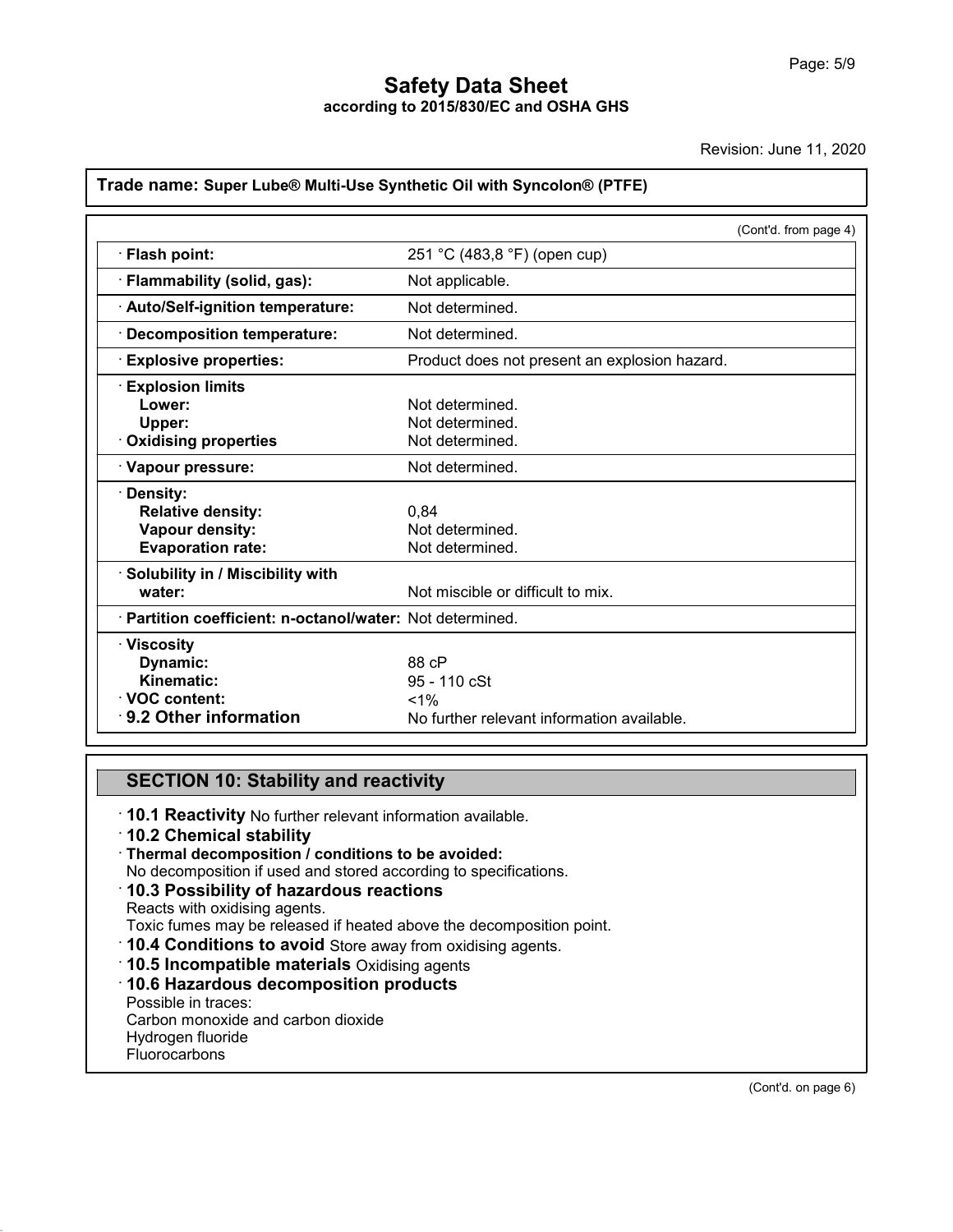Revision: June 11, 2020

### **Trade name: Super Lube® Multi-Use Synthetic Oil with Syncolon® (PTFE) SECTION 11: Toxicological information**

(ion: June 11, 2020)<br>(Cont'd. from page 5)

- **SECTION 11: Toxicological information<br>
11.1 Information on toxicological effects<br>
· Acute toxicity: Based on available data, the classification criteria are not met.<br>
· LD/LC50 values relevant for classification: None.**
- 
- 
- **SECTION 11: Toxicological information**<br> **· 11.1 Information on toxicological effects**<br> **· Acute toxicity:** Based on available data, the classification criteria are not met.<br> **· Primary irritant effect**<br> **· Skin corrosion/**
- 
- 11.1 Information on toxicological effects<br>
11.1 Information on toxicological effects<br>
1D/LC50 values relevant for classification: None.<br>
1Primary irritant effect<br>
1Primary irritant effect<br>
1Primary irritant effect<br>
1Primar • **Skin corrosion/irritation:** Based on available data, the classification criteria are not met.<br>• **Serious eye damage/irritation:** Based on available data, the classification criteria are not met.<br>• **Respiratory or skin s**
- 

Serious eye damage/irritation: Based on ava<br>
Respiratory or skin sensitisation: Based on<br>
Carcinogenic categories<br> **HARC (International Agency for Research on**<br>
None of the ingredients are listed.<br> **Probable routes of expo Carcinogenic categor<br>IARC (International Agodic Mone of the ingredients<br>Probable routes of ex<br>Eye contact.<br>Skin contact.**<br>Ingestion **IARC (International Ag<br>
None of the ingredients<br>
Probable routes of exp<br>
Eye contact.<br>
Skin contact.<br>
Ingestion.**<br> **Germ cell mutagenicit** 

Ingestion.

- 
- 
- 
- 
- Probable routes of exposure:<br>
Eye contact.<br>
Eye contact.<br>
Skin contact.<br>
Skin contact.<br>
Ingestion.<br> **Germ cell mutagenicity:** Based on available data, the classification criteria are not met.<br> **Carcinogenicity:** Based on a **Reproductive toxicity:** Based on available data, the classification criteria are not met.<br> **STOT-single exposure:** Based on available data, the classification criteria are not met.<br> **STOT-repeated exposure:** Based on avai
- 

# **Aspiration hazard: Based<br>
COM 12: Ecolog<br>
12.1 Toxicity<br>
Aquatic toxicity: No furthern 12.2 Persistence and c**

- 
- 
- SECTION 12: Ecological information<br>
12.1 Toxicity<br>
Aquatic toxicity: No further relevant information available.<br>
12.2 Persistence and degradability No further relevant information available.<br>
12.3 Bioaccumulative potential
- 
- **12.2 Persistence and degradability** No further relevent in **12.4 Mobility in soil** No further relevant in **12.4 Mobility in soil** No further relevant information av **Additional ecological information:**<br>• **General notes:**
- 
- 
- 
- 
- 
- **12.6 District in soll Not** further relevant information available.<br>• **Additional ecological information:**<br>• **General notes:** Avoid release to the environment.<br>• **12.5 Results of PBT and vPvB assessment**<br>• **PBT:** Not app **PBT:** Not applicable.<br> **PBT:** Not applicable.<br> **12.6 Other adverse effects** No further relevant informations<br> **SECTION 13: Disposal considerations**<br> **13.1 Waste treatment methods** • **12.6 Other adverse effects No further relevent methods**<br>
• **13.1 Waste treatment methods**<br>
• **Recommendation**<br>
• Contact waste processors for recycling information

48.0

· **Recommendation**

**SECTION 13: Disposal considerations**<br>**13.1 Waste treatment methods**<br>**Recommendation**<br>Contact waste processors for recycling information.<br>The user of this material has the responsibility to dispose<br>compliance with all rele SECTION 13: Disposal considerations<br>13.1 Waste treatment methods<br>Recommendation<br>Contact waste processors for recycling information.<br>The user of this material has the responsibility to dispose of unused material, residues a 13.1 Waste treatment methods<br>Recommendation<br>Contact waste processors for recycling information.<br>The user of this material has the responsibility to dispose of unused material, residues and containers in<br>compliance with all nd containers in<br>nt, storage and<br>(Cont'd. on page 7)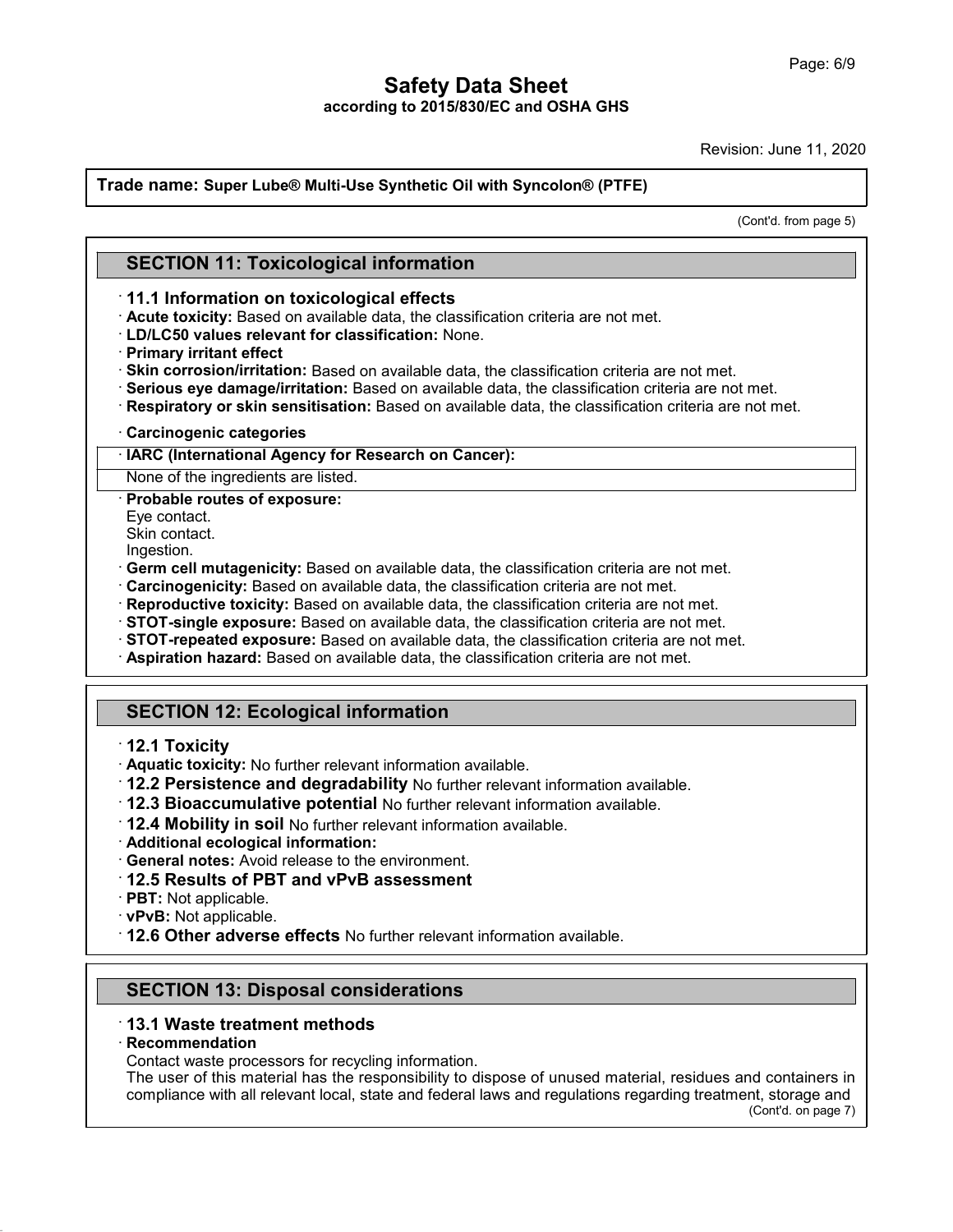| disposal for hazardous and nonhazardous wastes.<br>· Uncleaned packaging:<br>· Recommendation: Disposal must be made according to official regulations. |                 | (Cont'd. from page 6) |
|---------------------------------------------------------------------------------------------------------------------------------------------------------|-----------------|-----------------------|
| <b>SECTION 14: Transport information</b>                                                                                                                |                 |                       |
| 14.1 UN-Number<br>· DOT, ADR/RID/ADN, IMDG, IATA                                                                                                        | Not Regulated   |                       |
| 14.2 UN proper shipping name<br>· DOT, ADR/RID/ADN, IMDG, IATA                                                                                          | Not Regulated   |                       |
| 14.3 Transport hazard class(es)                                                                                                                         |                 |                       |
| · DOT, ADR/RID/ADN, IMDG, IATA<br>· Class                                                                                                               | Not Regulated   |                       |
| 14.4 Packing group<br>· DOT, ADR/RID/ADN, IMDG, IATA                                                                                                    | Not Regulated   |                       |
| 14.5 Environmental hazards:<br>· Marine pollutant:                                                                                                      | <b>No</b>       |                       |
| 14.6 Special precautions for user                                                                                                                       | Not applicable. |                       |
| 14.7 Transport in bulk according to Annex II<br>of Marpol and the IBC Code                                                                              | Not applicable. |                       |
| <b>SECTION 15: Regulatory information</b>                                                                                                               |                 |                       |

**SECTION 15: Regulatory in**<br>15.1 Safety, health and enviror mixture<br>United States (USA)<br>SARA <sup>-</sup> **15.1 Safety, health and environmental regulation mixture**<br>
• United States (USA)<br>
• SARA<br>
• Section 302 (extremely hazardous substances):<br>
None of the ingredients are listed. None of mixture<br>
None of the ingredients are listed.<br> **None of the ingredients are listed.**<br> **None of the ingredients are listed.**<br>
None of the ingredients are listed.<br>
None of the ingredients are listed.

· **SARA**

None of the ingredients are listed.<br>
None of the ingredients are listed.<br> **• Section 355 (extremely hazardous substances):**<br>
None of the ingredients are listed.<br>
• **Section 313 (Specific toxic chemical listings):**<br>
None of **Example 355 (extremely hazardous substances):**<br>None of the ingredients are listed.<br>**· Section 313 (Specific toxic chemical listings):**<br>None of the ingredients are listed.<br>**· TSCA (Toxic Substances Control Act):**<br>All ingre

None of the ingredients are listed.<br>
Section 313 (Specific toxic chemical listings):<br>
None of the ingredients are listed.<br>
TSCA (Toxic Substances Control Act):<br>
All ingredients are listed.

### · **CWA (Clean Water Act)**

This product does not contain any substances regulated as pollutants pursuant to the Clean Water Act (40 CFR 122.21 and 40 CFR 122.42)

### · **CERCLA**

48.0

(CONTRET)<br>
(CONTRET)<br>
Cont'd. on page 8) This material, as supplied, does not contain any substances regulated as hazardous substances under the Comprehensive Environmental Response Compensation and Liability Act (CERCLA) (40 CFR 302) or the Superfund Amendments and Reauthorization Act (SARA) (40 CFR 355). There may be specific reporting requirements at the local, regional, or state level pertaining to releases of this material.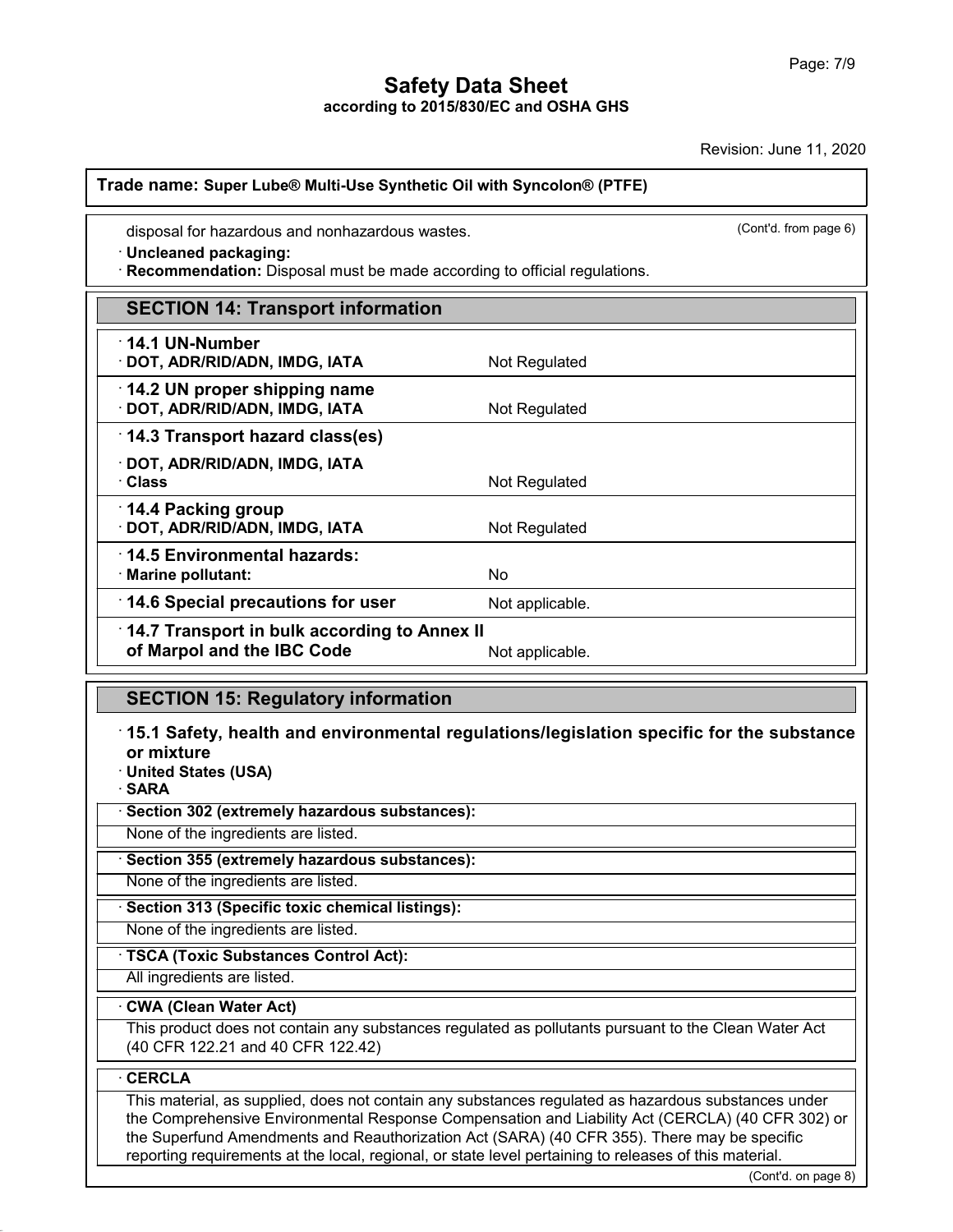Revision: June 11, 2020

### **Trade name: Super Lube® Multi-Use Synthetic Oil with Syncolon® (PTFE)**

|                                                                        | (Cont'd. from page 7) |
|------------------------------------------------------------------------|-----------------------|
| · Proposition 65 (California):                                         |                       |
| <b>Chemicals known to cause cancer:</b>                                |                       |
| None of the ingredients are listed.                                    |                       |
| Chemicals known to cause developmental toxicity for females:           |                       |
| None of the ingredients are listed.                                    |                       |
| Chemicals known to cause developmental toxicity for males:             |                       |
| None of the ingredients are listed.                                    |                       |
| Chemicals known to cause developmental toxicity:                       |                       |
| None of the ingredients are listed.                                    |                       |
| <b>EPA (Environmental Protection Agency)</b>                           |                       |
| None of the ingredients are listed.                                    |                       |
| <b>IARC (International Agency for Research on Cancer)</b>              |                       |
| None of the ingredients are listed.                                    |                       |
| <b>Canadian Domestic Substances List (DSL) (Substances not listed)</b> |                       |
| All ingredients are listed.                                            |                       |
| Other regulations, limitations and prohibitive regulations             |                       |
| Substances of very high concern (SVHC) according to REACH, Article 57  |                       |
| None of the ingredients are listed.                                    |                       |

**None of the ingredients are listed.**<br>**15.2 Chemical safety assessment:** A Chemical<br>**SECTION 16: Other information**<br>This information is based on our present knowledge.<br>specific product features and shall not establish a le 15.2 Chemical safety assessment: A Chemical Safety Assessment has not been carried out.<br>
SECTION 16: Other information<br>
This information is based on our present knowledge. However, this shall not constitute a guarantee for **SECTION 16: Other information**<br>This information is based on our present knowledge. However, this shall not constitute a gual<br>specific product features and shall not establish a legally valid contractual relationship.<br>**Abb** 

48.0

This information is based on our present knowledge. However, this shall not constitute a guarantee for any<br>specific product features and shall not establish a legally valid contractual relationship.<br>Abbreviations and acron specific product features and shall not establish a legally valid contractual relationship.<br> **Abbreviations and acronyms:**<br>
ADR: European Agreement concerning the International Carriage of Dangerous Goods by Road<br>
IMDG: In specific product features and shall not e<br>**Abbreviations and acronyms:**<br>ADR: European Agreement concerning the Intern<br>IMDG: International Maritime Code for Dangerou<br>DOT: US Department of Transport Association<br>IATA: Interna **Abbreviations and acronyms:**<br>ADR: European Agreement concerning the Internation<br>IMDG: International Maritime Code for Dangerous Go<br>DOT: US Department of Transport Association<br>IATA: International Air Transport Association<br> **ADDreVIatIONS and acronyms:**<br>ADR: European Agreement concerning the International Carriage of Dangerous Goods I<br>IMDG: International Maritime Code for Dangerous Goods<br>DOT: US Department of Transportation<br>IATA: Internationa ADR: European Agreement concerning the International Carriage of Dangerous Good<br>IMDG: International Maritime Code for Dangerous Goods<br>DOT: US Department of Transportation<br>IATA: International Air Transport Association<br>GHS: IMDG: International Maritime Code for Dangerous Goods<br>DOT: US Department of Transportation<br>IATA: International Air Transport Association<br>GHS: Globally Harmonised System of Classification and Labelling<br>EINECS: European Inve DOT: US Department of Transportation<br>IATA: International Air Transport Association<br>GHS: Globally Harmonised System of Classification and Labelling of Chemicals<br>EINECS: European Inventory of Existing Commercial Chemical Sub IATA: International Air Transport Association<br>GHS: Globally Harmonised System of Classificatio<br>EINECS: European Inventory of Existing Commerc<br>ELINCS: European List of Notified Chemical Subst<br>CAS: Chemical Abstracts Service EINECS: European Inventory of Existing Commercial Chemical Substances<br>ELINCS: European List of Notified Chemical Substances<br>CAS: Chemical Abstracts Service (division of the American Chemical Societ<br>DNEL: Derived No-Effect EINECS: European Inventory of Existing Commerce<br>ELINCS: European List of Notified Chemical Subs<br>CAS: Chemical Abstracts Service (division of the *A*<br>DNEL: Derived No-Effect Level (REACH)<br>PNEC: Predicted No-Effect Concentra ELINCS: European List of Notified Chemic<br>CAS: Chemical Abstracts Service (division<br>DNEL: Derived No-Effect Level (REACH)<br>PNEC: Predicted No-Effect Concentration<br>LC50: Lethal dose, 50 percent<br>LD50: Lethal dose, 50 percent<br>P PNEC: Predicted No-Effect Concentration (REACH)<br>LC50: Lethal concentration, 50 percent<br>LD50: Lethal dose, 50 percent<br>PBT: Persistant, Bio-accumulable, Toxic<br>SVHC: Substances of Very High Concern DNEL: Derived No-Effect Level (REACH)<br>PNEC: Predicted No-Effect Concentration (REACH)<br>LC50: Lethal concentration, 50 percent<br>LD50: Lethal dose, 50 percent<br>PBT: Persistant, Bio-accumulable, Toxic<br>SVHC: Substances of Very Hi PNEC: Predicted No-Effect Concentration (REACH)<br>LC50: Lethal concentration, 50 percent<br>LD50: Lethal dose, 50 percent<br>PBT: Persistant, Bio-accumulable, Toxic<br>SVHC: Substances of Very High Concern<br>vPvB: very Persistent and v

(Cont'd. on page 9)